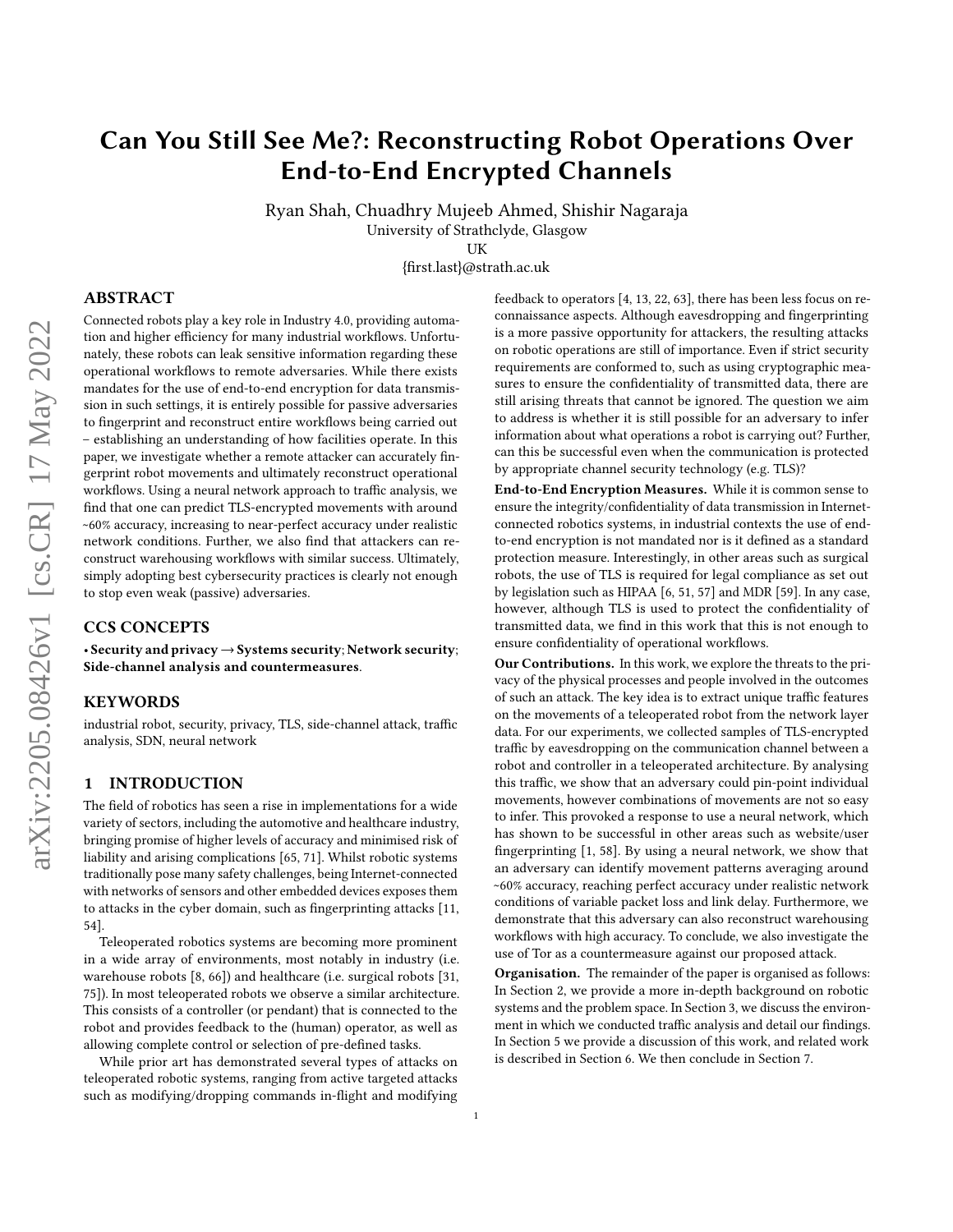### <span id="page-1-0"></span>2 BACKGROUND

### 2.1 Teleoperated Robotics

The use of robotic systems in safety-critical environments has increased, with promise of higher levels of accuracy and precision of operation, and ultimately minimising the risk of complications that arise during and after operation. Reuters describe that the shipments for robotic systems has increased by nearly 16% from 2017, which ultimately corresponds to an increase in robotic installations [\[65\]](#page-12-0). While previous robotic suites were configured based on pre-planned operations [\[7,](#page-11-8) [71\]](#page-12-1), many modern robotic suites are teleoperated [\[4,](#page-11-3) [13,](#page-11-4) [21,](#page-11-9) [75\]](#page-12-4). These systems share a common architecture [\[63\]](#page-12-5), consisting of a controller (e.g. a surgeon's console or teach pendant), a set of input and output devices (e.g. sensors and actuators) and a network in which the robot operates, linked together via an electronic control system (Figure [1\)](#page-1-2).

<span id="page-1-2"></span>

Figure 1: Typical Teleoperated Robot Architecture

The link between the controller and main control system is a key safety-critical component of system operation, where feedback from the robot and inputs to the robot traverse. The type of controller differs between operational contexts, however the fundamental use of the controller (i.e. to send control commands) remains the same. For example, in surgical robotic systems the controller has evolved into a console [\[31,](#page-11-2) [75\]](#page-12-4) which is operated by a human who uses finger controllers and foot pedals that translate human movements into instructions the robot can interpret. In contrast, industrial robots are equipped with a teach pendant [\[21,](#page-11-9) [63\]](#page-12-5) that consists of touch screen with an interactive GUI or physical buttons to control the robot.

# 2.2 Threat Model

Although several defenses and safety mechanisms have been proposed [\[4,](#page-11-3) [13,](#page-11-4) [22,](#page-11-5) [63\]](#page-12-5), many attacks focus on an active adversary,

<span id="page-1-3"></span>

Figure 2: Robot and Traffic Analysis Setup

with little attention paid to weaker (capabilities of) passive adversaries and their impact on operational privacy. Here, we consider a passive adversary to be able to eavesdrop on the communication channel between the key component of modern robotic systems, the controller, and the robot itself (Figure [2\)](#page-1-3). First, an insider (e.g. technical staff who can access the internal organisational or robot network) can potentially eavesdrop on robot operations. By collecting the observed traffic and combining this with other data, information leakages about the operational environment exposes another degree of detail. The technical staff could potentially be bribed to sell this data on, or even possibly attempt to discredit the operator or company, at the expense of breaching operational privacy. Second, in the case of a passive outsider, competing organisations could use operational information to compare performance or, further, also use this information to compromise operational privacy. In either case, we investigate whether it is possible for an adversary to identify robot movements even when appropriate channel security is employed.

Hypotheses and Goals Prior art has demonstrated traffic analysis over plain-text robot traffic [\[49\]](#page-12-10), or compromising privacy by tracking system users [\[69\]](#page-12-11), with security solutions such as ciphering messages and encrypting network communication using SSL/TLS [\[83\]](#page-12-12). However, the question remains as to whether it is still possible to identify a robot's movements even when measures such as TLS are employed? In this work, our primary goal is to determine whether an adversary can infer robot movements from encrypted traffic flows alone. Second to this, we hypothesise whether a higher level of granularity is present in this case with potential reconstruction of procedures. By doing this, it is entirely possible to pinpoint operational patterns and ultimately piece together entire workflows.

#### <span id="page-1-1"></span>3 SYSTEM DESIGN

To these hypotheses and goals, we investigate whether an adversary can identify our robot's operations and ultimately reconstruct entire workflows. The focus of our study is on modern teloperated robot architectures, where the key communication channel is between the controller (i.e. a teach pendant) and the robot itself, as shown in Figure [2.](#page-1-3) We made use of uFactory's uARM Swift Pro [\[78\]](#page-12-13), which is operated by an Arduino Mega 2560 running MicroPython. The robot is connected to a controller to mimic the teleoperated robot architecture, which is run on a Windows 10 laptop using the uARM Python (3.8.X) SDK. In accordance with communications used for teleoperated robots [\[87\]](#page-12-14), we follow a master-slave communication topology in which an asynchronous TCP/IP socket is established for peer-to-peer communication. The message structure in our implementation involves only a change to the robot system message (payload) in which system status and position information is to be transmitted. The session management data class in prior work is handled via TLS session establishment. To enable TLS-encrypted communications between the robot and controller, we route traffic through a software-defined network (SDN) using Mininet 2.3.0, running a TLSv1.2 client-server network for simulating realistic network conditions. Ultimately, this protocol can be generalised to teleoperated robots in general due to similarities they share in their architecture. The key generalisation here in terms of the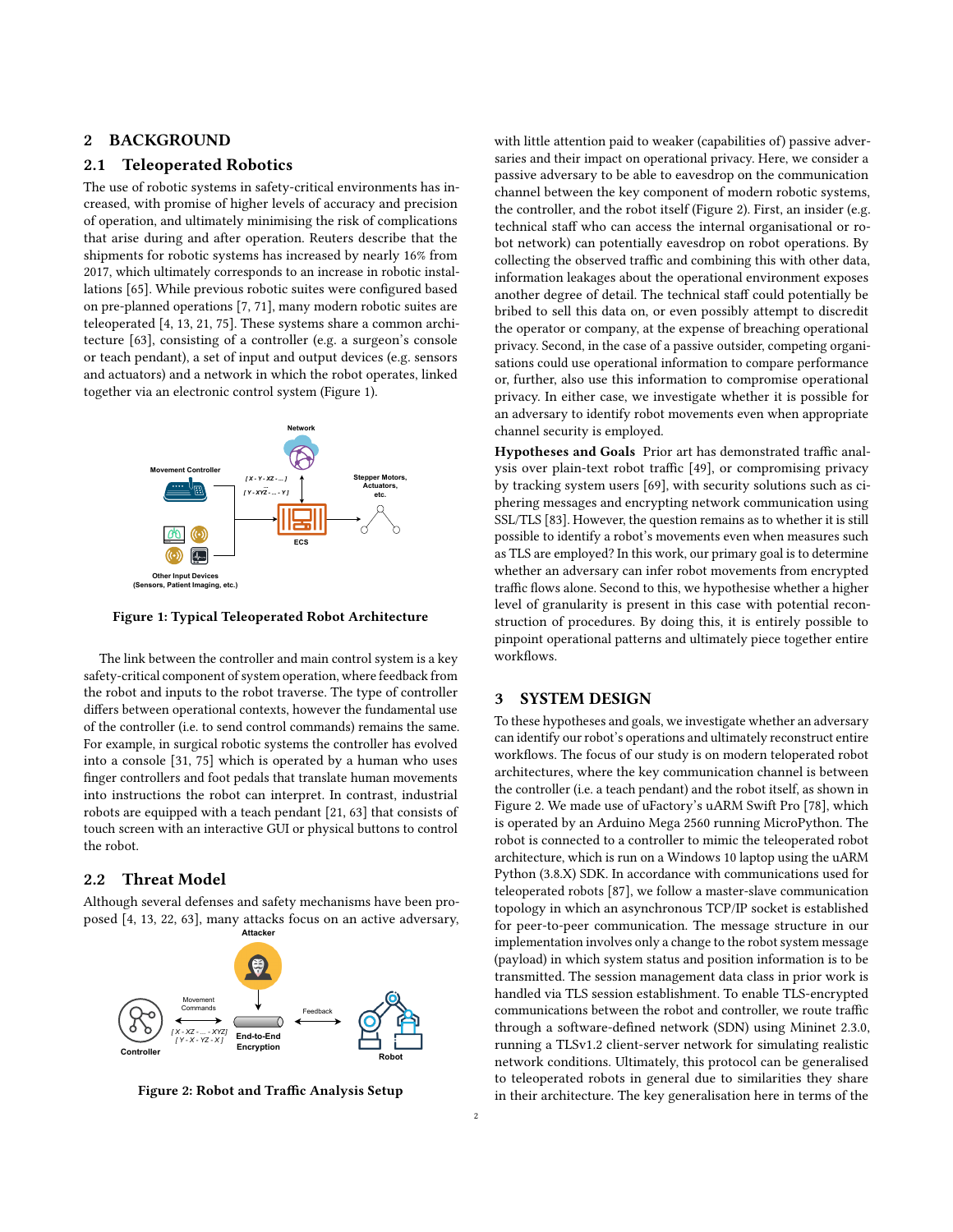packet structure is movement data. Additional information such as imaging, system information and sensor data do not directly contribute to movement inference in non-autonomous systems, beside influence on human operators to make decisions on these movements. Further, while our robot only has 3 degrees of freedom (for position), additional degrees of freedom will only increase payload. This may slightly influence inter-arrival and round-trip times. In any case, this would be interesting to see the impact as a point of future work for this attack. Finally, we used Wireshark to capture the encrypted communication between the robot and controller, imitating our passive adversary.

There are several challenges to carrying out procedure reconstruction:

- $(RQ<sub>1</sub>)$  Can we detect individual robot movements on each axis?
- $(RO<sub>2</sub>)$  Can we detect combinations of robot movements?
- $(RQ<sub>3</sub>)$  Is it possible to reconstruct operational workflows that correspond to a set pattern of movements?
- $(RQ<sub>4</sub>)$  How is the identification of movements affected by the distance and speed in which the robot moves?
- $(RQ<sub>5</sub>)$  How do realistic network conditions such as network delay affect the identification of robot movements?

# <span id="page-2-1"></span>3.1 Challenges in Applying Traffic Analysis Approaches

In order to understand the challenges better, we carry out a preliminary analysis of the problem setting. In this work, the focus is on teleoperated industrial robots and the reproduction of warehousing operations via the traffic analysis side channel. We believe that our robot and network setup is a suitable replication candidate for a traffic analysis study, in comparison with the likes of other singlearm robots (of at least 3 degrees-of-freedom) used in warehouses. This is because the majority of these robots consist of the same principal components as our robot for movement inference (i.e. stepper motors, actuators, etc.). Ultimately, the only meaningful data for movement fingerprinting from a traffic analysis perspective is the transmission of control commands which would affect timing patterns and message payload, among others. Data from other components, such as sensing equipment, would be indistinguishable to data provided by actuators and motors which operate via control commands sent by the controller. However, these other components may provide useful information from other side channels, such as acoustic or power, which can be used in combination with the traffic analysis side channel. Ultimately, the first step to addressing our challenges is to generate appropriate traffic traces which will clarify the challenges involved in applying traffic analysis approaches.

Robot Traffic Traces. We follow an emulation approach to generate a variety of traffic behaviour. We programmed the uARM robot to carry out a set of movement operations it allows along the X, Y and Z axes. In addition to capturing single movements, we also programmed combined movements (i.e. movement along the X and Y axes simultaneously). As well as combined movements, for more fine-grained analysis we also programmed movements with varying distances (in mm), as well as varying speeds of movement (mm/s) for a more fine-grained analysis. Finally, we wanted to determine whether an adversary can fingerprint these movements under realistic network conditions. The justification for our choice

<span id="page-2-0"></span>

Figure 3: Packets per Second for Robot Movements

The flow of packets per second across movements show that time-series analysis alone does not provide enough basis for fingerprinting movements of network emulation framework is given in Section [5.](#page-7-0) Within the emulated network, we programmed varying network link delays (between the controller and robot) and packet losses over this link. The dataset for the range of experimental parameters contains around 150,000 samples.

Within our dataset, we collected the traffic features for packets travelling between the robot and controller in the teleoperated architecture. Within each packet sent from the controller to the robot, the payload data contains the set of G-code instructions for the corresponding robot operation(s) to be performed. From our traffic capture, we look at the following features: Packet Time, Frame Length, FrameCapLen (frame length stored in the capture file), IP Length, TCP Length, Bytes In Flight, Push Bytes Sent (bytes sent since last PSH flag), ACK Round-Trip-Time (RTT), and TLS Record Length.

Packet Feature Analysis. First, we wanted to determine how time-frequency representations of traffic features may offer clues towards what robot movement is being carried out (Figure [3\)](#page-2-0). We note that among all movements, an average of 2 packets are sent between the robot and controller per second. The second interval between packets sent corresponds to the programmed movement interval in order to capture each movement's traffic data properly. We observe an increase in packets at the start of each operation, which corresponds to the initialisation of the communication between the robot and controller (such as TLS initialisation and robot-controller configuration) and not the movements, and thus are discounted. We found that the frequency of packets across time does not vary past the initialisation at the beginning of each data collection step.

We then explored how each of the traffic features contained within these packets vary across our movement samples (Figure [4\)](#page-3-0). Here, the x-axis is the movement and the y-axis is the size of the traffic feature. Initially, across most of the features (aside from Packet Time and RTT), we observe a similar pattern, with the XYZ movement being the most identifiable in comparison. Both the X and Z movements appear to be more similar, also seen with the XY and YZ movements, however the median values in each case are at opposite ends of the inter-quartile range (which is the same for both sets of movements in this comparison, respectively). Interestingly,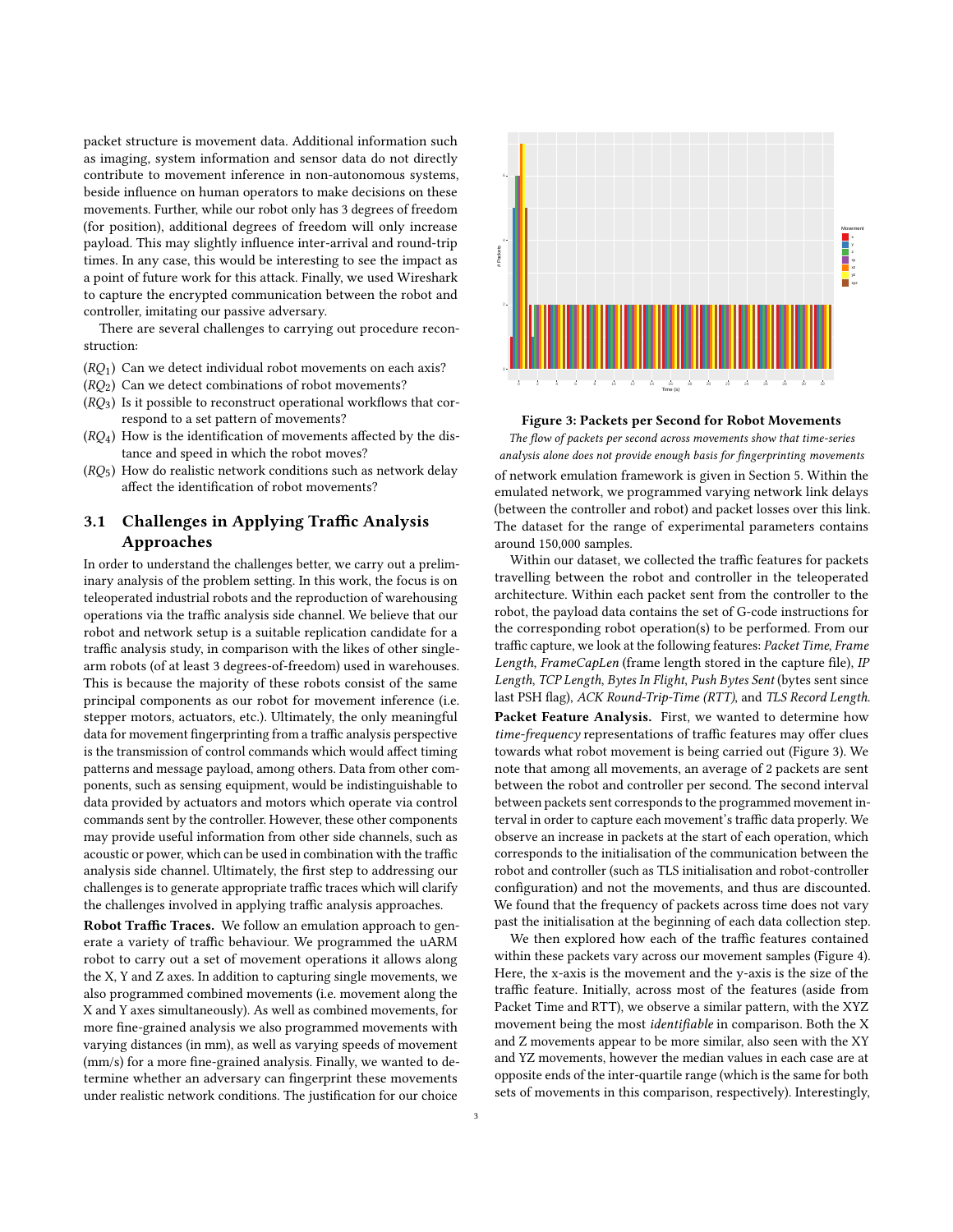<span id="page-3-0"></span>

Figure 4: Traffic Features Across Movements

the packet time and RTT are relatively similar with little difference in the case of outlying values. For the uARM robot, each packet and its corresponding traffic features constitute a flow (each movement operation corresponds to a flow). In other robotic systems, this flow may be split up and is a consideration for future work. Overall, we found that simple approaches such as eye-balling the dataset or basic frequency analysis is not enough to answer the challenges listed above.

#### <span id="page-3-2"></span>3.2 Workflow Reconstruction Approach

For our reconstruction approach we chose to take a neural network approach to recognise traffic features, identify robot movements and thereby reconstructing warehousing workflows. This is based on a set of features from the encrypted robot traffic. The effectiveness of applying machine learning techniques on encrypted traffic has been demonstrated in other applications such as VoIP [\[45,](#page-12-15) [56,](#page-12-16) [81\]](#page-12-17). Our reconstruction technique involves several stages. First, we pre-process the data to remove noise. Second, we identify basic traffic features. Next, we construct a neural network to classify the features into robot behaviours in order to fingerprint encrypted traffic flows thus aiding workflow reconstruction.

Dataset Pre-Processing. In order to allow for a deep learning approach, we pre-processed our robot movement dataset (Section [3.1\)](#page-2-1)

<span id="page-3-1"></span>

Figure 5: Neural Network Architecture

to remove fields with constant values that would have no impact on the outcome (i.e. TCP flags which were the same for all samples) and handle any NaN/null values. We then normalised our dataset using the sklearn [\[61\]](#page-12-18) MinMaxScaler which scales and translates each feature individually to a real number in the range of (0, 1) on the training set. Due to the Y and YZ movements having a larger distance range compared to other movements, there is a larger sample size. Therefore, we also use sklearn to stratify and weight our dataset. We then used the train\_test\_split function to produce our training and testing datasets. Specifically, during the randomised splitting process, 20% of samples were used for testing and from the training set a further 20% of the samples were used for validation. This resulted in a 60/20/20 split for training, testing and validation respectively.

Deep Neural Network Architecture. After pre-processing the samples, we then constructed our neural network. To create the network, we use the Keras [\[16\]](#page-11-10) Python library to construct a sequential model (Figure [5\)](#page-3-1). The input layer consisted of 16 neurons for our 16 feature columns. After the input layer, we use one hidden layer. This is a Dense layer with 108 neurons. The choice of the number of neurons for this layer is based upon keeping the number of neurons below  $N$  to prevent over-fitting. We calculate  $N$  using the following formula [\[24\]](#page-11-11), for a single hidden layer:

$$
N_h = \frac{N_s}{\left(\alpha * \left(N_i + N_o\right)\right)}
$$

where:

 $N_i$  = Number of input neurons

 $N_0$  = Number of output neurons

 $N_s$  = Number of samples in training dataset

 $\alpha$  = Arbitrary scaling factor

The alpha  $(\alpha)$  value is the effective branching factor (number of non-zero) weights for each neuron, which we give a value of 2. The value of  $N_s$  is 4968, the number of samples in the training set for our baseline, such that we can effectively compare against our other experiment parameters (Section [4.3\)](#page-5-0), giving us a maximum (optimum) number of neurons 108. This layer uses the ReLU activation function. Finally, the output layer uses the SoftMax activation function  $[25]$  to have the output in the range of  $[0, 1]$  for use as predicted probabilities, with categorical cross-entropy [\[88\]](#page-12-19) for our loss function. We used Adam with a learning rate of 0.00001 for our optimiser, with higher learning rates resulting in lower accuracy scores. As we are using softmax activation, this layer has 7 neurons with each corresponding to one of our movement classes.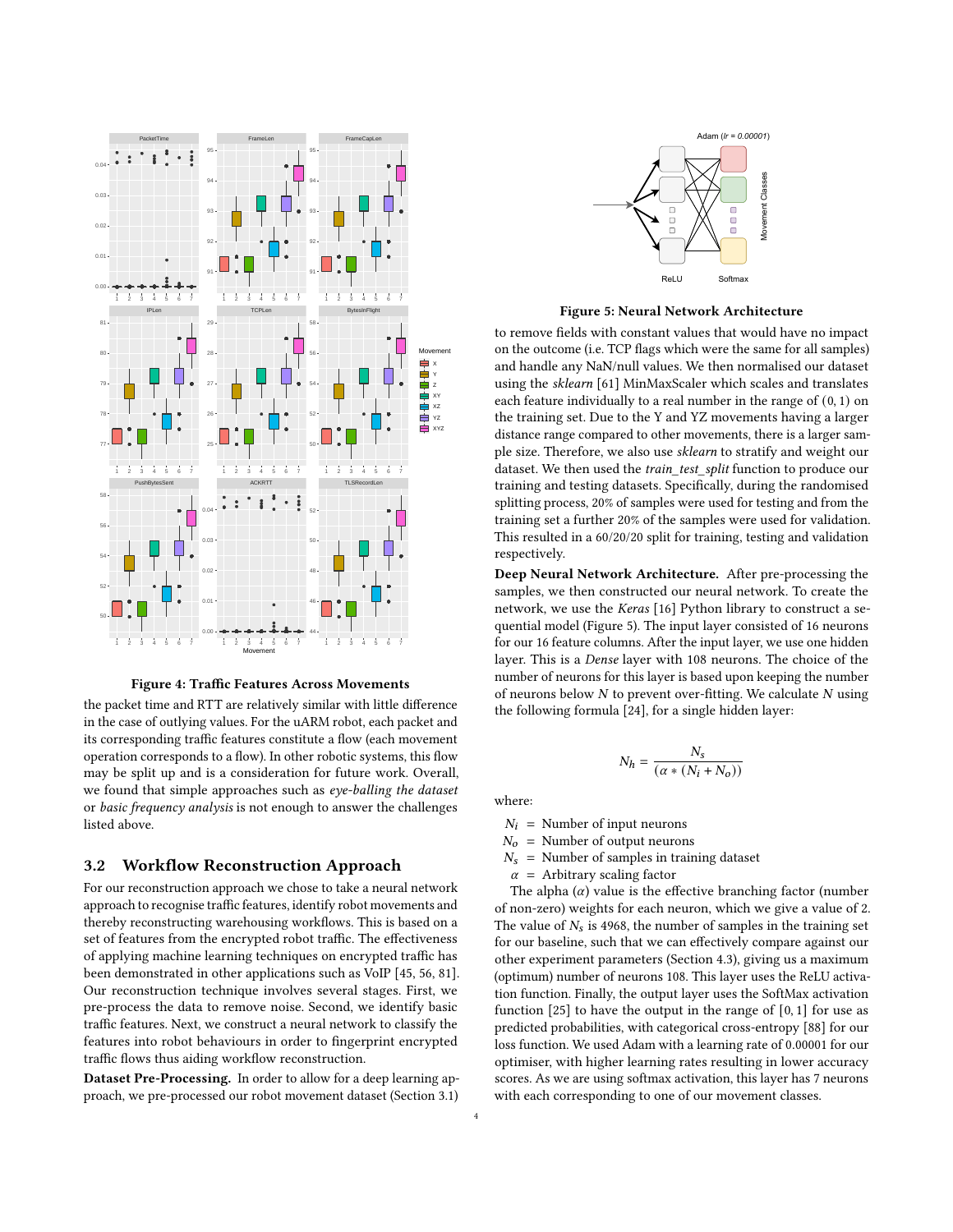<span id="page-4-0"></span>

| Movement Precision |     | Recall |
|--------------------|-----|--------|
| X                  | 70% | 85%    |
| Y                  | 69% | 54%    |
| Z                  | 80% | 63%    |
| <b>XY</b>          | 21% | 60%    |
| X7.                | 68% | 92%    |
| YZ                 | 81% | 31%    |
| XYZ                | 72% | 97%    |

Table 1: Baseline Classification Results

Choice of Activation and Optimisation Functions. We chose to use the ReLU activation function over other activation functions as the reduced likelihood of vanishing gradient allows for a constant gradient resulting in faster learning. Further, the sparsity of representations are shown to be more beneficial than dense representations, as seen in other activations such as sigmoids [\[3,](#page-11-13) [42,](#page-11-14) [44\]](#page-11-15). We use the softmax activation function, combined with categorical cross-entropy [\[88\]](#page-12-19) for our loss function as this is a multi-class classification problem. Simply, a sample can belong to one of our 7 classes, with each class corresponding to one of the robot movements. As well as this, we make use of the Adam optimiser – an extension to the Stochastic Gradient Descent (SGD) method based on adaptive estimation of first- and second-order moments [\[40\]](#page-11-16). Specifically, it allows for the updating of network weights iteratively based on the training data. We chose this widely recommended optimiser as it fits best with our weighted sample sets in opposition to other tried methods such as standard SGD, RMSProp and SGD + Nesterov Momentum.

#### 4 EVALUATION

#### 4.1 Baseline Evaluation

In accordance with our hypotheses, the first two  $(RO<sub>1</sub>$  and  $RO<sub>2</sub>)$  aim to determine whether we can detect the individual robot movements on each of our robot's axes, as well as combinations of movement. Each movement corresponds to the robot arm moving from some reference point to a destination in specified directions. We term our first set of experiments the baseline, where the distance of movement is set to 1mm and the lowest speed  $(12.5mm/s)$  with no network parameters (link delay or packet loss) in effect. This allows us to compare the impact of all parameters individually on classification accuracy.

As depicted in Table [1,](#page-4-0) we can view the precision and recall, as well as the classification accuracy for our baseline [\[34\]](#page-11-17). The precision metric is the ratio of correctly predicted positive movements to the total predicted positive movements. In the case of our baseline, we can observe relatively good precision for most classes averaging around ~65%, with the exception of the XY movement. Notably, the Z and YZ movements show the highest precision of around 80%. In the case of recall, the frequency of predicted movements are correctly classified, which we can see is outstanding for the X, XZ and XYZ movements. However, as with precision, the recall for the movements involving Y show to be the lowest. From Figure [4,](#page-3-0) we can observe that this is likely due to the similarities in traffic features across these movements. In the context of this study, good or perfect recall is desirable but not the most important if certain

movements may be missed. We see that the recall across most movements is good and thus, the combination of certain movements – even with some missing – can still lead to the identification of entire workflows.

#### 4.2 Workflow Reconstruction

From this, the next stage of our experiments focuses on our second hypotheses  $(RQ_3)$ , to determine whether we can indeed reconstruct warehousing workflows which are made up of combinations of these baseline movements. And, if so, to what degree of accuracy can they be recovered? For this experiment, the focus was on a subset of common warehousing workflows that involve robotic arms. This includes: pick-and-place, push, pull and packing operations. We chose these workflows, as they represent those that are unique and common operations to a realistic warehouse which makes use of these robots [\[12,](#page-11-18) [39,](#page-11-19) [76,](#page-12-20) [82\]](#page-12-21). Quantifying the accuracy of recovering these workflows allows us to meaningfully demonstrate that an adversary could reveal daily operating environments within logistics supply chains.

For these operations, we took inspiration for movement trajectories from existing industrial robot datasets, such as the Forward Dynamics Dataset Using KUKA LWR and Baxter [\[62\]](#page-12-22) for pick and place and the Inverse Dynamics Dataset Using KUKA [\[70\]](#page-12-23) for push/pull. At the heart of these workflows is the actual dynamic movements themselves which may be aided by additional input (i.e. from sensors). Ultimately, given that movement patterns are the primary factor which establishes these workflows, it is reasonable to conduct our experiment on reconstructing workflows from traffic patterns solely using position data. In total, we have over 100 sets of test samples for each workflow with varying speeds of movement, distances and directions to be evaluated using our neural network approach.



Figure 6: Warehousing Workflows (a) Push; (b) Pull; (c) Pick and Place; (d) Packing.

As shown in Table [2,](#page-5-1) we can observe that on average the manufacturing workflows can be recovered much better than individual movements, averaging around 90% accuracy. This is an important result as it demonstrates that continuous monitoring of movement patterns can reveal potentially confidential workflows and could be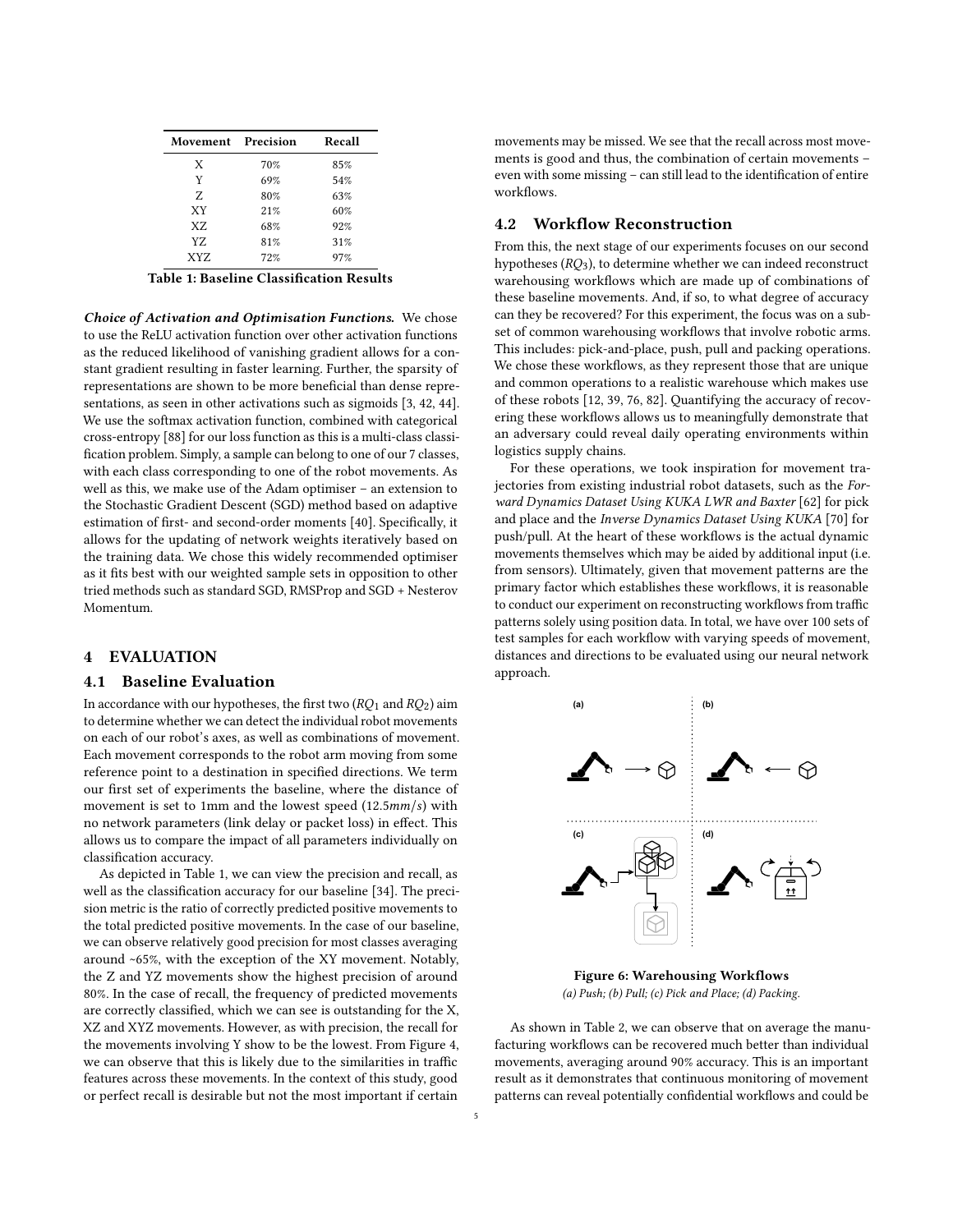given to competing facilities, for example. Further, this information can even combined with other side-channels such as acoustic or power which may provide another level of granularity regarding information leakage (i.e. identifying the weight of products being cross-docked (pick-and-place) through acoustic reflections could potentially provide an indicator for its contents).

<span id="page-5-1"></span>

| Operation      | Recovery Rate Pos Changes |         |
|----------------|---------------------------|---------|
| Push           | 97%                       | $2 - 3$ |
| Pull           | 97%                       | $2 - 3$ |
| Pick-and-Place | 84%                       | $7 - 9$ |
| Packing        | 88%                       | $6 - 9$ |

Table 2: Workflow Reconstruction Results

# <span id="page-5-0"></span>4.3 Impact of Experimental Parameters on Movement Classification

In our next set of experiments, we want to determine the impact of robot parameters (distance and speed –  $RO<sub>4</sub>$ ) and network parameters (jitter and packet loss –  $RQ_5$ ) on the classification accuracy. In real-world networks the channel between the controller and robot may experience jitter, packet losses or delays. Jitter and packet loss in real-world networks are known to follow a Poisson distribution [\[20,](#page-11-20) [33,](#page-11-21) [43,](#page-11-22) [50,](#page-12-24) [55\]](#page-12-25), particularly in the case of single-link communication (such as the case of teleoperated robots) whose interaction can be abstracted to the likes of an M/M/1 queue for example [\[41,](#page-11-23) [47\]](#page-12-26). To realistically emulate link characteristics, we make use of link parameters in the Mininet SDN for delay and packet loss between the robot and controller. Notably, Mininet follows a Poisson process for packet arrival in a single link system, which meets our expectations for real-world network emulation. Further, in our Mininet SDN we use a link speed of 100Mb/s which has shown that emulating link properties of delay and packet loss at this rate can be done realistically [\[85\]](#page-12-27). In the following experiments, we use a base distance of  $1mm$  and speed of  $25k$  (corresponding to 12.5mm/s, with future speed iterations being a factor of 2000 with a maximum speed of 100mm/s).

4.3.1 Impact of Movement Distance on Classification Accuracy. The first parameter we tested was the distance the robotic arm moved in a particular direction. The results of this experiment can be seen in Table [3.](#page-6-0) For comparison, the baseline distance can be observed at a single dstance unit ( $D = 1$ ). At 2 distance units (mm), we can observe a decrease in precision among the X, Z, XZ and YZ movements. The X and Z movements and XZ samples seem to be incorrectly classified as each other, with most of the XZ samples being predicted actually being Y samples. Interestingly, the low precision of XY is due to incorrect classifications of either Y or YZ, perhaps due to the similarities in pack features between them. In most cases we found an increase in recall. For the baseline, we already found that movements involving the Y axis were lower in comparison with other movements, but with this first increase in distance we find an increase in their precision. At 5 distance units, we observe that the results are fairly similar, with the XY movement precision increasing but with incorrect predictions of Y and YZ movements as with 2 distance units. Notably, the Z movement has perfect recall. With the XZ movement, we observe that the precision and recall

decrease further again, with most samples here being incorrectly as X or Z. At 10 distance units, we see decreases in precision and recall across all movements aside from the Y and XY movements. At 25 units, we observe similar results to those seen at 10 units, with the exception of YZ which has a precision of around 96% and the recall of XYZ movements being perfect. Finally, at 50 distance units, the XZ movement is classified correctly but not successfully, as seen at lower distance units.

Findings. Overall we found that not only does the distance of movement provide more granularity to inferred movements, but does also influence the adversary's ability to fingerprint them. While an increase in distance does reduce the accuracy of classifying some movements, we believe that changes in the payload (i.e. larger number for distance in plaintext) and round trip time better showcase trends on the Y-axis as distance increases. Further, among some movement classes, we found that increasing the distance parameter does correlate with incorrect predictions among similar classes (i.e. XZ with both the X and Z movements).

4.3.2 Impact of Movement Speed on Classification Accuracy. For our next experiment, we look into how the speed of the movement affects the classification accuracy, with the results depicted in Table [4.](#page-6-1) For comparison, the baseline speed can be observed at  $S = 25k$ . At  $S = 50k$ , we notice a slight decrease in precision for most movement classes, aside from the Z and XY movements which show a slight increase. Similar to the distance parameter, most XY predictions are actually Y and YZ movement samples which we believe to be due to close similarities in traffic features, however this is lower than the baseline leading to the slight increase in precision. Similarly, we also observe a decrease in recall in the same cases, aside from the X and XY movements. At  $S = 100k$ , we observe further decreases in precision and recall for the Y, XZ, YZ and XYZ movements. Notably, the X movement has perfect precision and recall, and the Z and XY movements show both improved precision and recall from the previous speed iterations. At  $S = 150k$ , we can see that the precision and recall for the X movement drop to similar results as with  $S = 50k$ . Similarly, among the Y, YZ and XYZ movements we notice an increase in precision with others decreasing slightly compared to previous results. The recall in most cases show a decrease, aside from the YZ and XYZ movements which have the highest recall respectively among all speed iterations. Finally, at  $S = 200k$ , the results show to be similar to the  $S = 100k$  results but with lower recall.

Findings. In this experiment we find that movement speed gives improvements to movement classification compared to the baseline, specifically at  $S = 100k$ . We can also see that overall, we gain slightly better results for fingerprinting movements are provided from the speed parameter when compared to the distance parameter.

<span id="page-5-2"></span>4.3.3 Impact of Network Link Delay on Classification Accuracy. The next step is to observe the impact of varying network parameters on the accuracy of our fingerprinting attack. Specifically, we first look at the link delay to observe the impact on classification over real-world network scenarios. In Mininet, this parameter corresponds to the packet delay time over the link – in this case between the robot and controller. While it is possible to emulate a series of random delays throughout movement transmissions (as delays may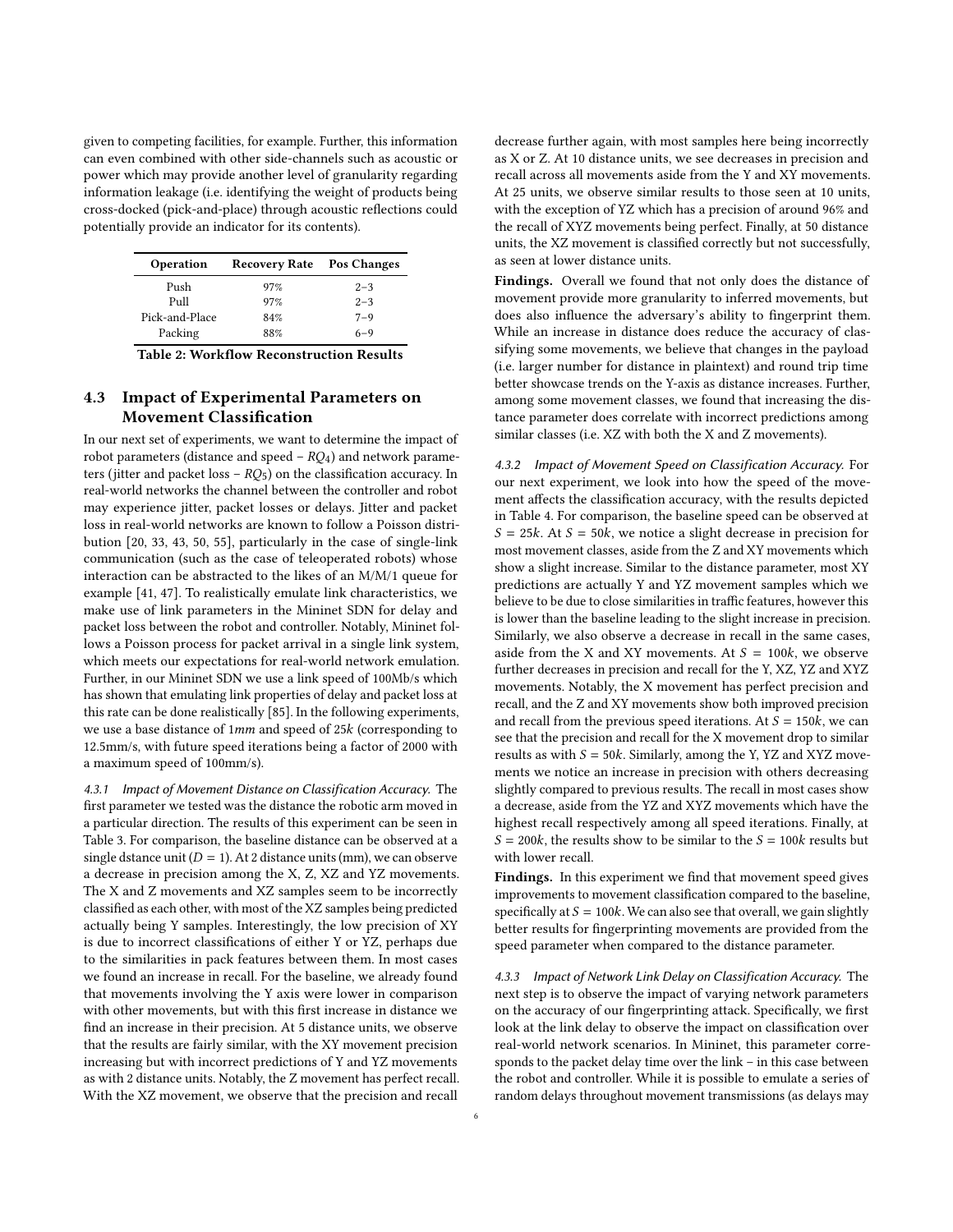<span id="page-6-0"></span>

| $D = Distance (mm)$ , $P = Precision$ , $R = Recall$ |     |       |     |       |     |       |       |        |       |        |     |        |
|------------------------------------------------------|-----|-------|-----|-------|-----|-------|-------|--------|-------|--------|-----|--------|
|                                                      |     | $D=1$ |     | $D=2$ |     | $D=5$ |       | $D=10$ |       | $D=25$ |     | $D=50$ |
|                                                      | P   | R     | Ρ   | R     | P   | R     | P     | R      | P     | R      | Ρ   | R      |
| Χ                                                    | 70% | 85%   | 60% | 59%   | 62% | 84%   | 38%   | 63%    | 36%   | 57%    | 52% | 38%    |
| Y                                                    | 69% | 54%   | 76% | 49%   | 69% | 45%   | 75%   | 45%    | 54%   | 37%    | 67% | 8%     |
| Ζ                                                    | 80% | 63%   | 72% | 78%   | 74% | 100%  | 30%   | 62%    | 31%   | 82%    | 41% | 86%    |
| XY                                                   | 21% | 60%   | 28% | 58%   | 38% | 74%   | 68%   | 94%    | 67%   | 14%    | 26% | 55%    |
| XZ                                                   | 68% | 92%   | 43% | 74%   | 33% | 35%   | $0\%$ | 0%     | $0\%$ | $0\%$  | 38% | 65%    |
| YZ                                                   | 81% | 31%   | 67% | 48%   | 80% | 47%   | 72%   | 28%    | 96%   | 71%    | 84% | 62%    |
| XYZ                                                  | 72% | 97%   | 78% | 88%   | 61% | 97%   | 36%   | 94%    | 54%   | 100%   | 53% | 77%    |

# Table 3: Classification Results With Distance Parameter

<span id="page-6-1"></span>Examining movement distance gives us a more fine-grained inferral of movements, with classification accuracy increasing with movement distance in most cases compared to the baseline.

| $S = Speed (mm/s), P = Precision, R = Recall$ |           |     |           |     |          |      |            |     |     |            |
|-----------------------------------------------|-----------|-----|-----------|-----|----------|------|------------|-----|-----|------------|
|                                               | $S = 25k$ |     | $S = 50k$ |     | $S=100k$ |      | $S = 150k$ |     |     | $S = 200k$ |
|                                               | P         | R   | P         | R   | P        | R    | P          | R   | P   | R          |
| Χ                                             | 70%       | 85% | 66%       | 89% | 100%     | 100% | 67%        | 88% | 66% | 85%        |
| Y                                             | 69%       | 54% | 62%       | 46% | 61%      | 28%  | 65%        | 34% | 56% | 45%        |
| Z                                             | 80%       | 63% | 82%       | 60% | 90%      | 98%  | 80%        | 62% | 75% | 65%        |
| XY                                            | 21%       | 60% | 24%       | 70% | 26%      | 76%  | 20%        | 46% | 23% | 41%        |
| XZ                                            | 68%       | 92% | 61%       | 86% | 37%      | 83%  | 34%        | 70% | 42% | 68%        |
| YZ                                            | 81%       | 31% | 79%       | 28% | 69%      | 24%  | 74%        | 45% | 66% | 39%        |
| <b>XYZ</b>                                    | 72%       | 97% | 68%       | 95% | 66%      | 97%  | 86%        | 97% | 73% | 97%        |

Table 4: Classification Results With Speed Parameter

Examining the speed of movement gives us a more fine-grained movement fingerprint with classification accuracy showing similar increases across some iterations as with distance.

<span id="page-6-2"></span>

| $L =$ Link Delay, P = Precision, R = Recall |          |      |             |      |           |      |      |          |
|---------------------------------------------|----------|------|-------------|------|-----------|------|------|----------|
|                                             | $L=10ms$ |      | $L = 50$ ms |      | $L=100ms$ |      |      | $L = 1s$ |
|                                             | P        | R    | P           | R    | P         | R    | P    | R        |
| X                                           | 64%      | 89%  | 99%         | 100% | 100%      | 100% | 98%  | 100%     |
| Y                                           | 100%     | 100% | 100%        | 99%  | 100%      | 100% | 100% | 99%      |
| Z                                           | 80%      | 63%  | 100%        | 100% | 100%      | 100% | 100% | 100%     |
| XY                                          | 99%      | 90%  | 100%        | 100% | 100%      | 100% | 100% | 100%     |
| XZ                                          | 89%      | 83%  | 76%         | 100% | 100%      | 100% | 100% | 100%     |
| YZ                                          | 100%     | 99%  | 100%        | 85%  | 100%      | 100% | 100% | 100%     |
| <b>XYZ</b>                                  | 100%     | 99%  | 89%         | 100% | 100%      | 100% | 100% | 100%     |

Table 5: Classification Results With Network Link Delay We observe a significant improvement when a low link delay is introduced, with the precision, recall and accuracy reaching perfect as the delay increases.

typically be unpredictable in terms of magnitude in a realistic setting), we wanted to observe the impact of packet delay times over a range of values that may be considered reasonable for continued operation in safety-critical contexts.

First, we look at the impact of network link delay on movement classification, with the results shown in Table [5.](#page-6-2) In comparison with the baseline results shown in Table [1,](#page-4-0) we observe a significant increase in both precision and recall in all cases, with the majority of movements having perfect precision and recall. As seen in the table, the X movement initially has the poorest precision and Z with the poorest recall. In this case, a proportion of the X movements are incorrectly classified as Z and vice-versa – a similar trend seen

7

in previous experiments. However, overall as the delay increases we see significant improvements.

Findings. In this set of experiments, we find that introducing a low link delay significantly improves the precision and recall of all movements. As the delay increases over the robot-controller link, our results show that an adversary can infer movements with some degree of link delay almost perfectly where there are acceptable delays, and even better with larger delays. We note that this significant increase – in comparison with our other experiments and the baseline – may be due to differences in round-trip time and packet interarrivals for each movements, increasing the variation among them collectively, unlike distance and speed which seem to only affect the payload of the collected traffic.

<span id="page-6-3"></span>4.3.4 Impact of Network Packet Loss on Classification Accuracy. Next, we look into the effect of network packet loss on classification of movements. Realistically, failures or inefficiencies of network components that carry the data, such as a faulty router or weak wireless signal, can cause lost or dropped packets and thus should be accounted for. In a TLS connection, TCP flow control detects packet losses and attempts to retransmit these messages for reliable communication and results in decreased throughput, which we believe may have an impact on time series data gathered from our attack. In a realistic scenario, the question surrounding potential and acceptable packet losses are important. In many applications, quality of service considerations are given based on the type of data sent. For a safety-critical IoT system such as industrial robots, even the loss of some amount of packets could result in delays that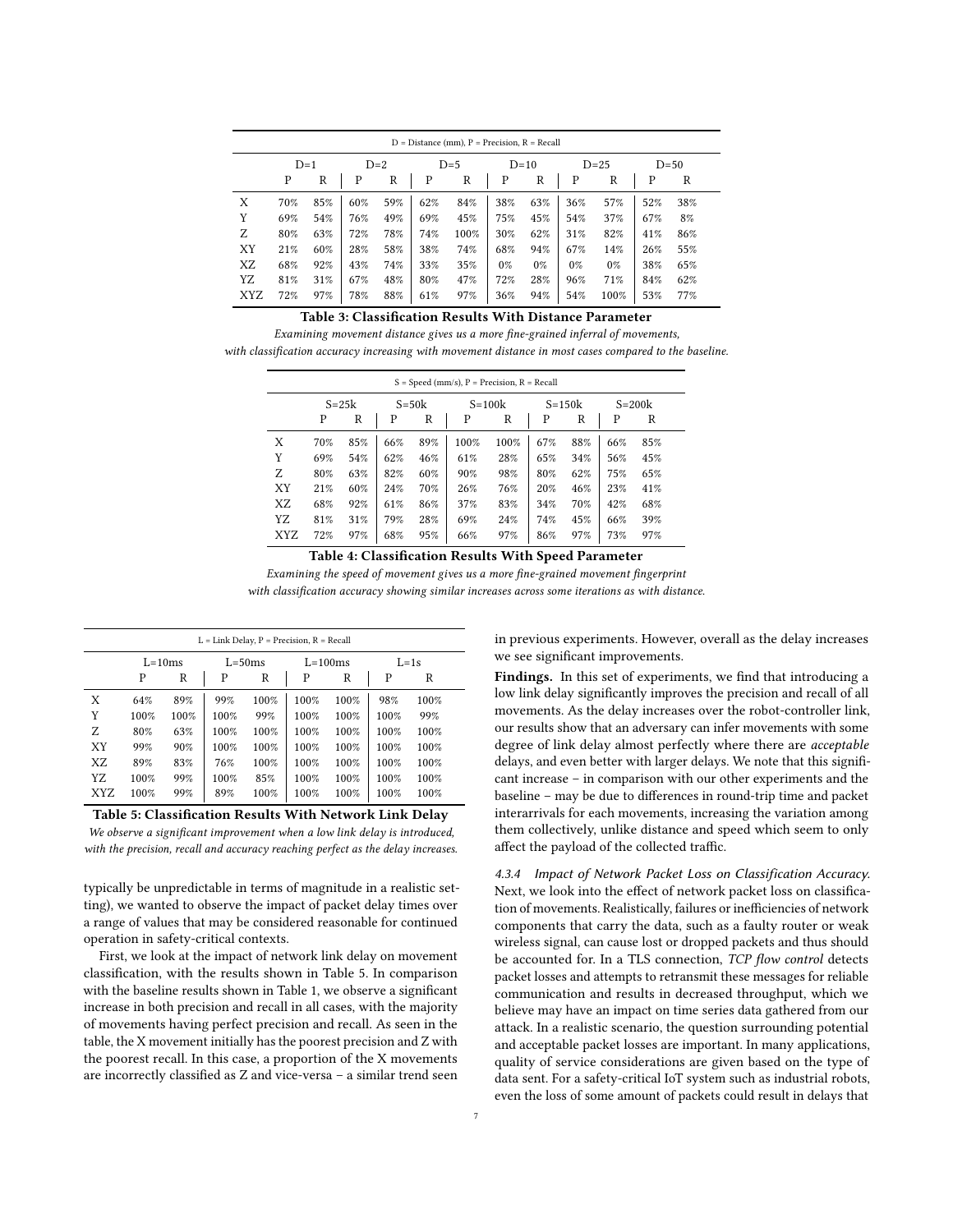could lead to or be unable to prevent serious harm. It has been noted that losses between 5% and 10% of the total packet stream seriously impacts the quality of service [\[48\]](#page-12-28). For completeness, we start with a 10% loss and move up to 50% loss. While this may be rare and potentially unavoidable if this is the case, we feel that it is still useful to determine the feasibility of our attack. Even given a larger number of packet loss, movement data may still be present with (spuriously) retransmitted packets if the network was deemed unfit for a robot to continue reliably performing operations over. In Mininet, the packet loss is the rate of packet loss (% of random packets per second) over a given link. The results for this experiment can be seen in Table [6.](#page-7-1) In comparison with the baseline, we observe similar results with the effect of network link delay shown in Table [5](#page-6-2) with a significant increase across all movements. At 10% loss, we observe near perfect accuracy of the model with only slight drops in precision most notably for the X movement. This is due to some X samples being mis-predicted as XZ movements. At 25% packet loss, we see much more of an improvement with most classes having 100% precision and recall. The X movement here improves, however the Z movement precision decreases in comparison to that at 10% loss, where some predicted XZ movements are Y movements. Finally, at 50% loss, we again see similar trends. However, the precision for the X, Z and XZ movements decreases but still notably better than the baseline results.

Findings. As with our other network parameter experiment (link delay), introducing a percentage packet loss over the robotcontroller link also results in greater precision, recall and overall classification accuracy of our robot's movements in all cases. Given the use of TLS as our secure channel technology for the robotcontroller link in the emulated network, drops in packet arrivals will result in transmissions with increased interarrival times. Notably, some work highlights a possible correlation between packet loss and higher link utilisation which can increase packet interarrival times [\[79\]](#page-12-29).

<span id="page-7-1"></span>

| $L =$ Packet Loss, $P =$ Precision, $R =$ Recall |            |      |      |           |      |            |  |  |
|--------------------------------------------------|------------|------|------|-----------|------|------------|--|--|
|                                                  | $L = 10\%$ |      |      | $L = 25%$ |      | $L = 50\%$ |  |  |
|                                                  | P          | R    | P    | R         | P    | R          |  |  |
| X                                                | 86%        | 100% | 100% | 100%      | 92%  | 100%       |  |  |
| Y                                                | 100%       | 100% | 100% | 88%       | 100% | 100%       |  |  |
| Z                                                | 100%       | 100% | 100% | 100%      | 84%  | 100%       |  |  |
| XY                                               | 100%       | 100% | 100% | 100%      | 100% | 90%        |  |  |
| XZ                                               | 91%        | 83%  | 73%  | 100%      | 89%  | 83%        |  |  |
| YZ.                                              | 99%        | 97%  | 100% | 100%      | 100% | 97%        |  |  |
| XYZ                                              | 100%       | 99%  | 100% | 100%      | 100% | 100%       |  |  |

Table 6: Classification Results With Network Packet Loss We observe near perfect accuracy in most cases, with the precision and recall increasing as the loss increases.

### 4.4 Open-World Evaluation

In our main set of experiments, we conducted closed-set testing where we assume the attacker to detect a known, strict set of movements. However, realistically, the attacker may only know a subset. Thus, this naturally provokes the need to understand the impact on classification when only some movements are known. In this

case, a comprehensive approach for our dataset is labelling each movement progressively and leaving the rest of the movements unlabelled, to observe the impact of increasing numbers of unlabelled classes.

As shown in Table [7,](#page-8-0) we present an open-set approach which involves labelling each class progressively, leaving the rest unlabelled. The aim of this is to observe the impact of n-unknown classes. Within this set of experiments, we do not count 1 unknown class, as this would be the same as our baseline. First, for 2 unknown classes ( $U = 2$ ), we see fairly similar outcomes when compared to the baseline results shown in Table [1.](#page-4-0) For 3 unknowns, we see improvements in precision and recall for all remaining movements. At 4 unknowns, we only see slight improvement for the Z movement, and the recall of the X and Y movements, but a reduction in precision for X and Y compared to 3 unknowns. For 5 unknowns, precision and recall for the Y movement stay relatively consistent, but the precision for X drops greatly with the recall increasing. A greater percentage of X movements are incorrectly predicted where they should fall into the unknowns. Finally at 6 unknowns, we see similar results to 5 unknown classes but the recall is near perfect for the X movement. Overall, we observe that the increase in precision and recall for unknown movements increases and this is expected. Furthermore, the increase in recall in most cases for movements still known is also expected given that the subtle feature differences are more present given a larger variance in feature values for the unknown set.

#### <span id="page-7-0"></span>5 DISCUSSION

We have presented the results of experiments investigating whether an adversary can identify robot movements, even when the traffic has been encrypted. In our case, we investigated whether a movement can be identified from preliminary analysis of traffic features such as flow length, and then provide a shallow-learning approach to use these traffic features and select the best features for classifying movements. We then further looked into the ability to reconstruct procedures, specifically in the context of industrial warehouses.

From our preliminary analysis, we found that simply observing variations among traffic features in our sample set one can identify individual movements with some ease. However, similarities arise among all traffic features for other movements (i.e. combined movements such as XY) which makes them harder to identify in this manner (Figure [4\)](#page-3-0). This motivates the need for a deep learning approach to identify robot operations over a TLS-secured channel.

Our evaluation shows that it is indeed possible for a passive attacker to reconstruct procedures even when the traffic is encrypted under TLS, with high accuracy. As a baseline, we show that most movements which our robot can carry out can be predicted with at least 60% accuracy and precision. However, in a realistic setting this may be less than ideal. For example, let's consider MIT and Boston Dynamic's Dr. Spot [\[19,](#page-11-24) [32\]](#page-11-25), which makes use of a teleoperated quadruped robot for measuring patient vital signs. Our work demonstrates that parameters such as distance, for example in the case of the quadruped robot from patient and angle of view, could reveal what vitals are being measured. In combination with other sources of information such as GPS information, this may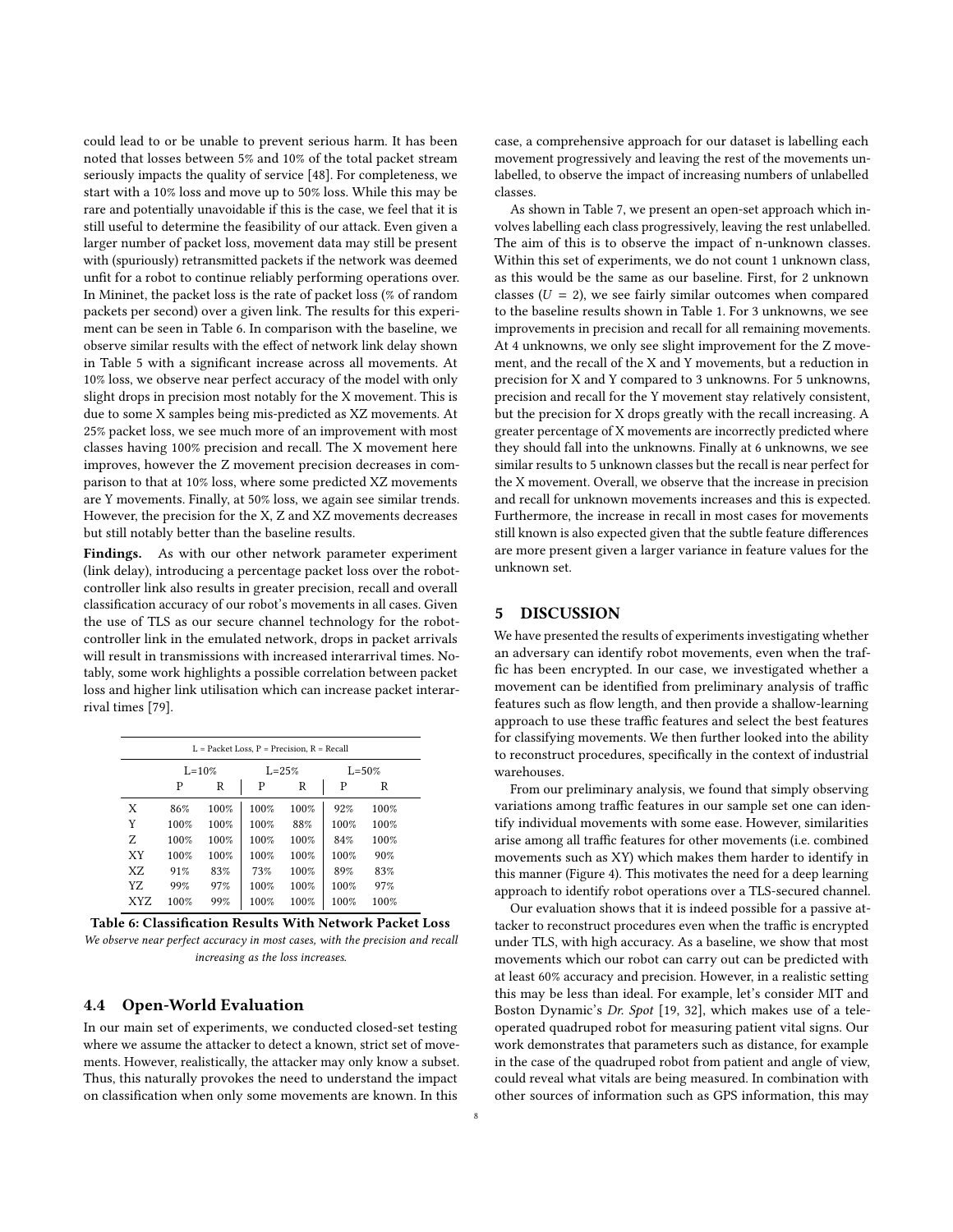<span id="page-8-0"></span>

| $U = #$ Unknowns, $P =$ Precision, $R =$ Recall |     |       |     |       |     |       |     |       |     |       |  |
|-------------------------------------------------|-----|-------|-----|-------|-----|-------|-----|-------|-----|-------|--|
|                                                 |     | $U=2$ |     | $U=3$ |     | $U=4$ |     | $U=5$ |     | $U=6$ |  |
|                                                 | P   | R     | P   | R     | P   | R     | Р   | R     | P   | R     |  |
| X                                               | 68% | 84%   | 73% | 86%   | 71% | 87%   | 52% | 99%   | 54% | 99%   |  |
| Y                                               | 68% | 55%   | 71% | 65%   | 62% | 79%   | 61% | 82%   |     |       |  |
| Z                                               | 79% | 63%   | 79% | 71%   | 79% | 65%   |     |       |     |       |  |
| XY                                              | 23% | 67%   | 25% | 74%   |     |       |     |       |     |       |  |
| XZ                                              | 67% | 90%   |     |       |     |       |     |       |     |       |  |
| Unknown                                         | 95% | 54%   | 97% | 62%   | 88% | 74%   | 90% | 65%   | 99% | 92%   |  |

# Table 7: Open-World Classification Results

These results show the impact on classification accuracy when decreasing the number of known movements while increasing the number of unknown movements. We observe a correlation of decreased accuracy decreases as the number of known movements increase.

point to what triage zones were visited. This provoked us to explore another level of granularity of movement, specifically in our robot – the distance and speed of movements. In our results, we show that these parameters are meaningful to an attacker, with the accuracy and precision increased by at least 10%. Furthermore, in realistic case settings such as Dr. Spot, teleoperation would be conducted over a wireless network where factors such as packet loss and delay/latency come into play. In our experiments, we show that under such realistic teleoperating conditions, an attacker can identify robot movement operations with very high accuracy.

We take this a step further and demonstrate that we can identify a higher-level of abstraction. Specifically, identifying warehousing workflows (i.e. pick-and-place) where the intuition behind this shows promise to ultimately piecing together entire manufacturing workflows. From here, it could then be possible to compromise operational confidentiality by combining information from this attack with other sources (such as delivery times, package metadata, information from other side-channels, etc.).

Emulation of Network Link Characteristics For measuring the impacts of link characteristics such as packet loss and delay/jitter, a suitable network emulation environment is required. We consider several options such as PlanetLab [\[17\]](#page-11-26), DETER [\[9,](#page-11-27) [10\]](#page-11-28), Emulab [\[35\]](#page-11-29), NS3 [\[68\]](#page-12-30) and Mininet [\[28,](#page-11-30) [37\]](#page-11-31). We chose Mininet as it is best suited for modelling arrivals as a Poisson process, a similar behaviour as in teleoperated robots [\[60\]](#page-12-31). The justification for not using other approaches is as follows. PlanetLab [\[17\]](#page-11-26) is a global testbed for network systems research with nodes spread across the earth. The main challenge associated with this is that results are not reproducible as network conditions can vary over time [\[74\]](#page-12-32). Other real-world emulation testbeds such as DETER [\[9,](#page-11-27) [10\]](#page-11-28) and Emulab [\[35\]](#page-11-29) face similar challenges, where resources are shared among many researchers which can skew results. NS3 [\[68\]](#page-12-30) on the other-hand is designed as a discrete-event network simulator and thus, is therefore unsuitable for this work as the network layer will be simulated even if the robot-edge runs live. While Mininet is not without limitations – primarily scalability (due to single threaded components in the core) – in our case of a small network with a few nodes and switches, these limitations do not manifest. Ultimately, it would be interesting to observe how other arrival models for delay and loss would impact movement classification [\[18,](#page-11-32) [53\]](#page-12-33).

<span id="page-8-1"></span>

| Movement Precision |     | Recall |
|--------------------|-----|--------|
| X                  | 38% | 57%    |
| Y                  | 53% | 88%    |
| Z                  | 76% | 8%     |
| XY                 | 35% | 45%    |
| XZ.                | 86% | 49%    |
| YZ.                | 44% | 27%    |
| XYZ                | 60% | 80%    |

Table 8: Tor Classification Results

# 5.1 Limitations

Ageing Effects. Our attack is evaluated on a single robot. However, one question which arises is that if the classifier is trained on a new unit, would it be possible to demonstrate whether the classifier deteriorates over time as the robot ages? In the case of our fingerprinting attack via TLS traffic analysis, this should be mostly unaffected with the payload information staying the same throughout its age. However, network component ageing may have an impact over time on possible link delays and losses, for example, with this demonstrated in Section [4.3.3](#page-5-2) and [4.3.4.](#page-6-3) In any case, to address the concept of ageing in the case of the robot itself, the exploration of other side channels (such as acoustics and power analysis) could be studied to observe the impact of ageing on movement fingerprinting. This is due to the fact that side-channels based on physical processes are subject to ageing, such as with belt-driven robots developing slack over time which can induce drift in physical characteristics (i.e. noise). Further, the impact of device calibration over time could result in variations of robot movements (such as uncalibrated motor axes which can result in unpredictable degrees of movement).

# 5.2 Countermeasures (Tor)

Tor is a potential countermeasure to fingerprinting robot operations via traffic analysis. Tor is a low-latency, circuit-based overlay network which enables anonymous communication by allowing different streams to overlap each other such that traffic volumes will still be hidden. Given that Tor shows some success as a defence, such as in website fingerprinting [\[36\]](#page-11-33), it is important to see how Tor performs as a countermeasure in the context of our robot. To do this, we setup a Tor hidden service which receives the control commands sent by our controller over HTTPS to the hidden service. Using Wireshark, we were able to monitor incoming traffic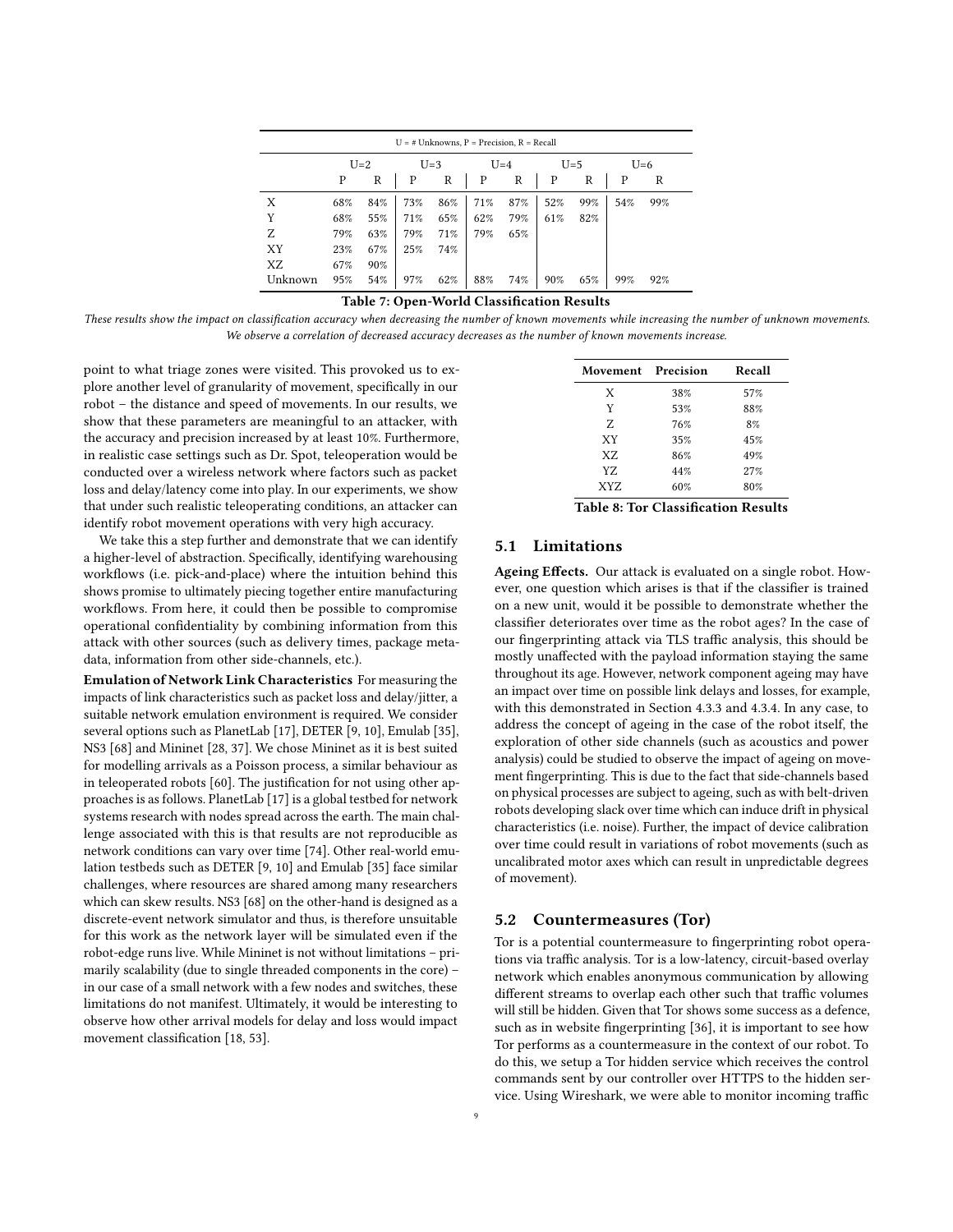to the hidden service machine and capture common flows which correspond to the robot traffic. Within this experiment, the traffic was routed through multiple autonomous systems over around 20 circuits. From the results in Table [8,](#page-8-1) we can see that in comparison with our baseline results shown in Table [1,](#page-4-0) the precision across most movements decreases slightly (averaging ~20% decrease), with the exception of the XY and XZ movements which show an increase in precision of 14% and 18% respectively. In the case of recall, we also notice more decreases across the movements, with an increase of 34% only present for the Y movement. Notably, we also notice a substantial drop in recall for the Z and XZ movements with a decrease of 55% and 43% respectively. Further, looking into performance impact of Tor, we can see that the latency does not (overall) present as a big problem for many cases with packet times fairly sporadic but under 1s. However, in critical cases cases this wait time for control commands to be received may be less than desirable. We then explored the success of workflow reconstruction when Tor is employed as a countermeasure. The results are described in Table [9.](#page-9-0) In comparison with our reconstruction results found in Section [3.2,](#page-3-2) we find that the use of Tor as a countermeasure reduces the recovery rate by at least a factor of 2, which is a significant drop. However, this accuracy in comparison with baseline invidual movements (non-patterns) is relatively similar.

<span id="page-9-0"></span>

| Operation      | Recovery Rate Pos Changes |         |
|----------------|---------------------------|---------|
| Push           | 45%                       | $2 - 3$ |
| $P_{11}$       | 47%                       | $2 - 3$ |
| Pick-and-Place | 51%                       | $7 - 9$ |
| Packing        | 48%                       | $6 - 9$ |

Table 9: Tor Procedure Reconstruction Results

Given that the use of Tor as a countermeasure shows to be successful, it is interesting to dive deeper and understand why exactly this is the case. In Figure [7,](#page-9-1) we observe the SHAP values [\[46\]](#page-12-34) for analysing the most prominent features in both the TLS and Tor datasets. SHAP values allow for us to evaluate the impact of our features on the predictions made by our model. We can see that without the Tor countermeasure employed (Figure [7a\)](#page-9-1), the packet time remains the most prominent feature, with TCP packet features such as application data, header length and payload considered highly important to the neural network. However, under Tor, it is interesting to observe that neither of these features are of much importance to the network for classification. Instead, features such as the window size and bytes in-flight are the key features.

In the case of TLS packet-size related features, Tor connections make use of padding cells sent in both directions at varying transmission intervals depending on consensus parameters. This leads to the payload of TCP packets to be tranmitted in fixed-size cells of 514 bytes, or if the payload is smaller then the cell is zero-padded. While there may be some similarities between movement patterns, with regard to existing TCP features, a lack of variability leads to lowered reliance by the neural network. Interestingly, Tor does not affect the bytes in flight or the window size. The BytesInFlight feature is defined by Wireshark as an indicator for the amount of unacknowledged data that our controller has transmitted. The shorter the distance for receiving ACKs (faster time) results in lower bytes in-flight, and ultimately a lowered window size needed for

<span id="page-9-1"></span>![](_page_9_Figure_5.jpeg)

![](_page_9_Figure_6.jpeg)

![](_page_9_Figure_7.jpeg)

Figure 7: SHAP Values for TLS/Tor Datasets

optimal performance. The window size is an advertisement from the receiving robot of how many bytes of data it can receive at some point in time to control data flow, which may be dependent on the movement(s) being carried out. In Tor, the data is in equal-sized cells which leave the window size to be constant as multiple tor circuits are multiplexed through the same TCP connection [\[15,](#page-11-34) [27,](#page-11-35) [77\]](#page-12-35). In our experiments we use different circuits for each movement and conducted multiple runs for each movement on different circuits to minimise this, however window size seems to remain an important feature.

Overall, we find Tor does reduce the precision and recall in most cases which lowers success of fingerprinting movements. However, given that some decreases are only slight and a presence of increase in cases, it may still be possible for an attacker to fingerprint movements. Under Tor however, we find that the procedure reconstruction rate is greatly reduced, leaving little success left for an attacker to reconstruct operations. Future work related to this could be to conduct a similar study on different robots and communication architectures (such as the P2P subscriber model employed by ROS [\[64\]](#page-12-36)) to better generalise the impact of this attack across robotics systems.

### 5.3 Future Work

As a part of future work, we consider two other potential countermeasures: (1) padding robot traffic and (2) mixing robot traffic with other background traffic.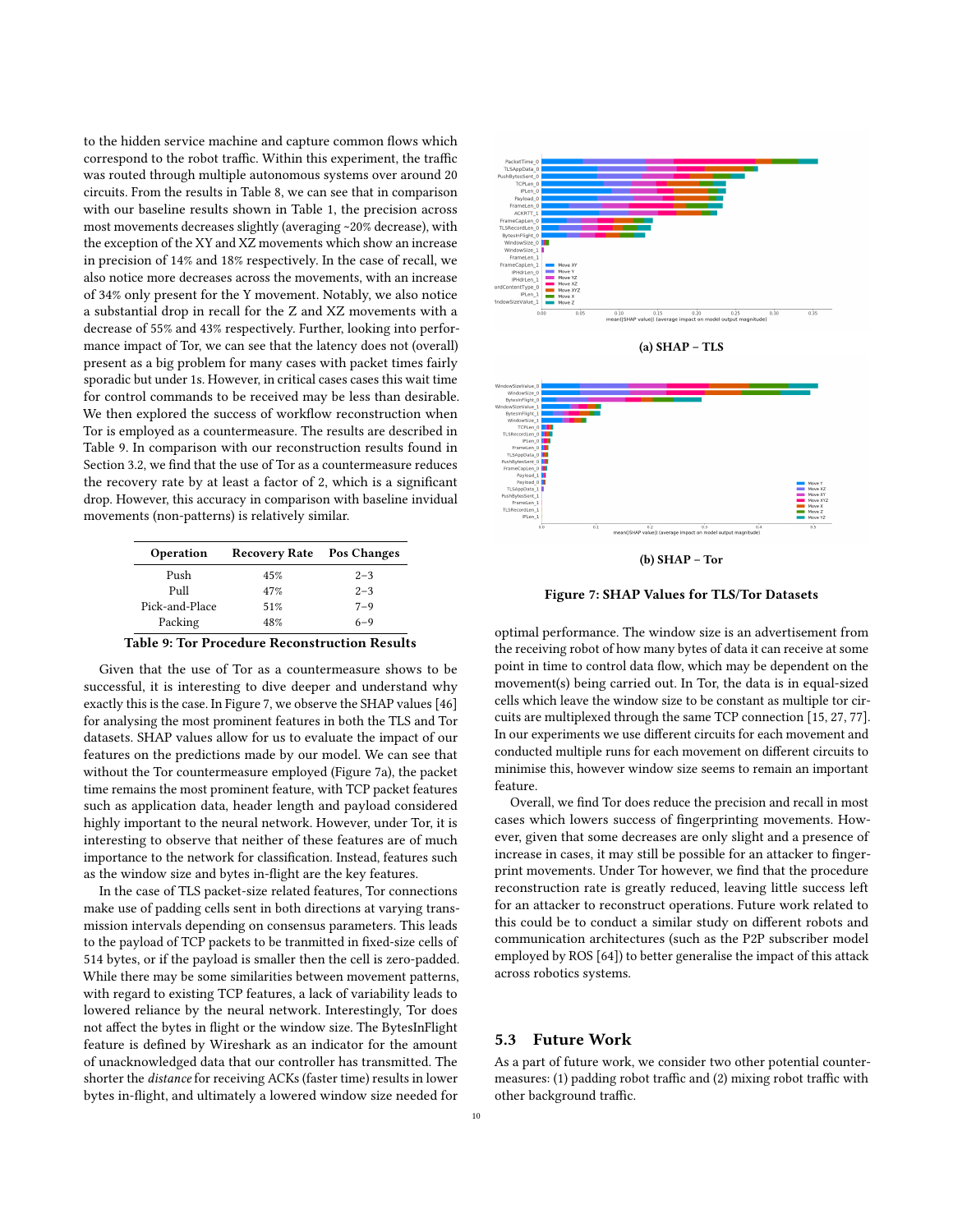Padding. First, we consider padding the robot traffic in an attempt to counter our proposed traffic analysis attack, with the idea based on the perfect secrecy theory proposed by Shannon [\[73\]](#page-12-37) (constantrate padding). Constant-traffic-rate techniques (inserting dummy packets to create padded traffic) have been shown to not prove as effective against statistical traffic analysis techniques, and in particular for our case which makes use of the traffic time-series features to detect movements. Fu et al. [\[29\]](#page-11-36) propose a variant rate traffic padding countermeasure which can defend against attacks by leveraging sample variance and entropy to exploit correlations between traffic rate and packet inter-arrival times of padded traffic. Other approaches such as BuFLO [\[26\]](#page-11-37) which removes side-channel information by sending packets of fixed-length at fixed intervals also show promise for areas such as HTTP traffic analysis. However in the case of many safety-critical robotics systems which are time-critical, this may be less than ideal. In any case, it would be interesting to determine the impact of a countermeasure that pads traffic using variable inter-arrival times, which have shown to be effective regardless of sample statistics collected by an adversary when sample distributions of the inter-arrival times for our robot's traffic are analysed to produce a design guideline for a VIT-based approach [\[14,](#page-11-38) [29\]](#page-11-36).

Mixing. Second, one can consider mixing in background traffic with the robot traffic. With some work demonstrating that approaches for regularizing traffic (i.e. constant-rate padding) and confusing the adversary, many require a high data overhead (more packets) or induce delays in general traffic, which question the suitability as a defense in a time-critical context such as industrial robotics. Instead, a more lightweight approach which does not require any additional infrastructure would be ideal. In this case, we look at the potential for mixing in background traffic with the robot traffic, such as GLUE [\[30\]](#page-11-39) which adds in dummy traces (each corresponding to a single webpage) to have DNS traffic appear to the attacker as a longer consecutive trace. This makes it harder to identify end points with minimal overhead. This is shown to be more successful than existing defenses in the area of website fingerprinting, as many existing attacks rely on single traces. Ultimately, it would be interesting to determine if adding dummy movement traces has an impact on movement classification.

Other Fingerprinting Attack Vectors. As well as countermeasures, it would be interesting to consider other vectors which could contribute to the classification of robot movements, such as the ability to fingerprint sensor information. If an attacker was able to fingerprint sensor information would help to provide more fine grained information to aid in detecting operations. For example, a series of movement operations could relate to a pick-and-place operation, but the weight of packages and other metadata could be inferred from sensor outputs, which in combination with classified movement operations could paint a more detailed picture. Further, the Robot Operating System (ROS) [\[23,](#page-11-40) [49,](#page-12-10) [64\]](#page-12-36) is becoming more prominent in robotics research and is envisioned to be an upcoming standard for robot middleware. Compared to the robot architecture we use in this work, ROS-based systems use a publisher-subscriber model where sensors and other input devices will act as publishing nodes and provide data to actuators (subscriber nodes), where the communication is peer-to-peer (P2P). Another point for future work would be to analyse the traffic flowing within and out of ROS-based systems, and compare results with this study.

### <span id="page-10-0"></span>6 RELATED WORK

In this work, we determine whether we can detect robot movement operations from traffic patterns, when the channel is protected by TLS. The problem of detection and prediction of applications from encrypted traffic traces has been investigated from a variety of different angles. Early approaches to identification and prediction focused on identifying application traffic such as for firewalls, websites and quality of service mechanisms and identifying actions (such as device user actions) [\[5,](#page-11-41) [80\]](#page-12-38). Many of these early approaches focus on payload-based classification and signature-based detection, which do not work as well when traffic is encrypted [\[72\]](#page-12-39). Further, such approaches took either a graphical approach – through understanding of social networks and motifs to understand patterns of communication and relationships between features – or a simple statistical approach through probability density functions of traffic features and port-based classification [\[38,](#page-11-42) [80\]](#page-12-38). From these limitations, the advent of machine learning approaches have shown to be advantageous in relieving such limitations, combining statistical and graphical approaches to build patterns to associate traffic with application protocols [\[52\]](#page-12-40). However, machine learning approaches mainly apply to labeled data and require to be "taught" when results are incorrect, to which deep neural networks do not require human intervention to learn from mistakes (machine learning approaches almost always require structured data).

With the ubiquitous nature of network traffic, the prominence of deep learning techniques increased significantly in areas such as: traffic classification deep learning methods used for website [\[58\]](#page-12-9); device/user [\[1,](#page-11-7) [84\]](#page-12-41) fingerprinting; and distinguishing between VPN and non-VPN traffic [\[45\]](#page-12-15), among others [\[2,](#page-11-43) [67,](#page-12-42) [86\]](#page-12-43). While many of these techniques have shown success, there has been little on identification of safety-critical IoT systems such as robotics which is the focus of this work. Oh et al. [\[58\]](#page-12-9) describe the use of deep neural networks for predicting website fingerprinting and show that in comparison to other state-of-the-art fingerprinting techniques, the deep learning approach demonstrated a significant increase in classification accuracy. Furthermore, the promise of deep learning approaches is backed up by similar successes in identification over TLS-encrypted traffic [\[2,](#page-11-43) [67,](#page-12-42) [86\]](#page-12-43). Further, these similar approaches describe that the additional features supplied to traffic with the adoption of TLS can bring higher accuracy compared to standard packet features used in earlier approaches, such as packet size and timing features.

### <span id="page-10-1"></span>7 CONCLUSION

In conclusion, we present a case for evaluating whether a passive adversary can still identify robot movements, even when the traffic between a robot and controller (in a teleoperated architecture) is encrypted under TLS. We propose a deep learning approach, which shows that it is possible for an adversary to successfully classify our robot's movements when protected by TLS with around 60% accuracy. Furthermore, we demonstrate that taking into account more fine-grained movement details such as distance of movement the accuracy increases, and when factors that impact network traffic, such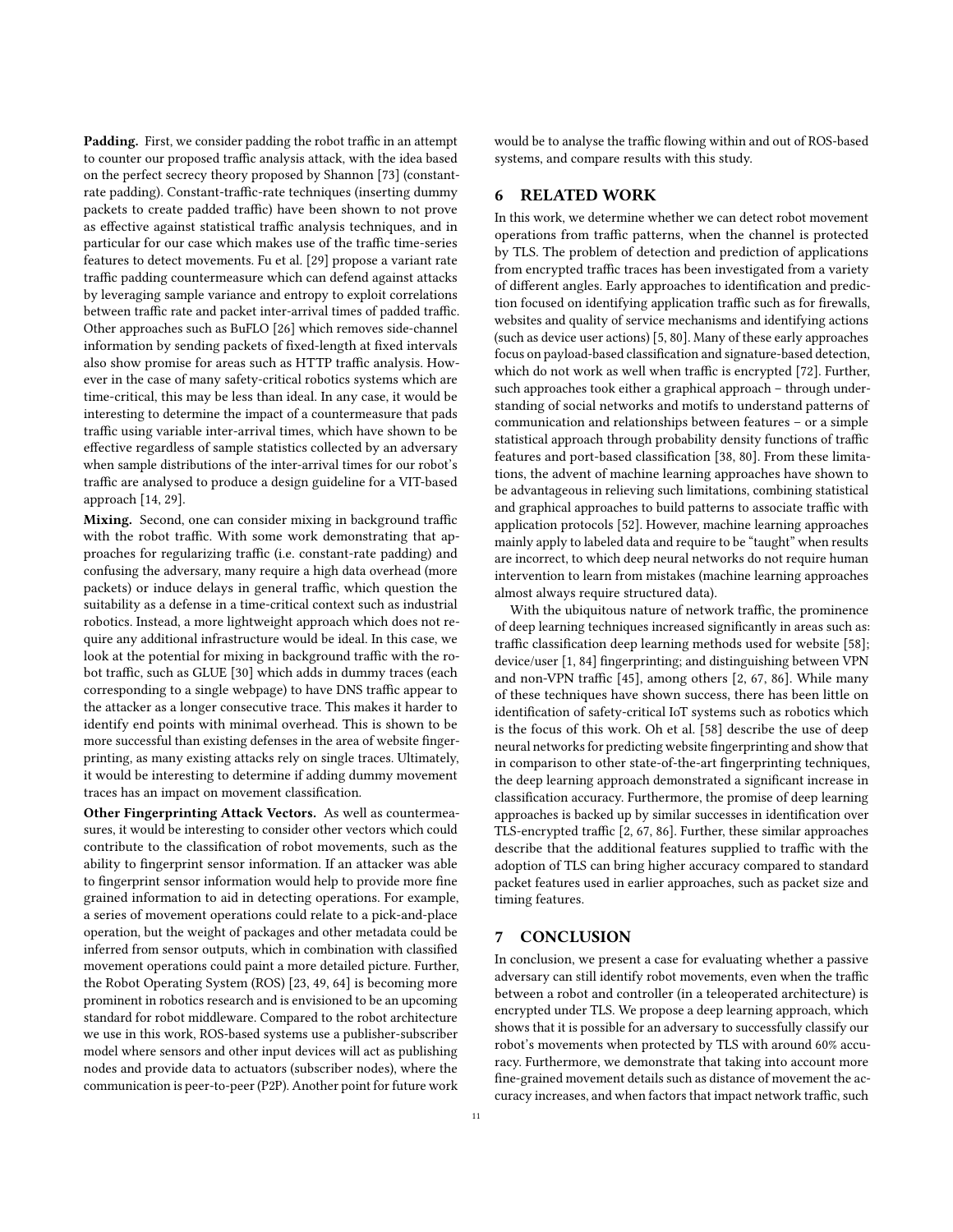as packet loss and link delay, are taken into account, we can achieve perfect accuracy (100%) for classifying our robot's movements.

### ACKNOWLEDGMENTS

The authors are grateful for the support by the Engineering and Physical Sciences Research Council (11288S170484-102), the PE-TRAS Centre for IoT Cybersecurity, and the support of the National Measurement System of the UK Department of Business, Energy & Industrial Strategy, which funded this work as part of NPL's Data Science program.

#### REFERENCES

- <span id="page-11-7"></span>[1] Kota Abe and Shigeki Goto. 2016. Fingerprinting attack on Tor anonymity using deep learning. Proceedings of the Asia-Pacific Advanced Network 42 (2016), 15–20.
- <span id="page-11-43"></span>[2] Giuseppe Aceto, Domenico Ciuonzo, Antonio Montieri, and Antonio Pescapé. 2018. Mobile encrypted traffic classification using deep learning. In 2018 Network Traffic Measurement and Analysis Conference (TMA). IEEE, 1–8.
- <span id="page-11-13"></span>[3] Abien Fred Agarap. 2018. Deep learning using rectified linear units (relu). arXiv preprint arXiv:1803.08375 (2018).
- <span id="page-11-3"></span>[4] Homa Alemzadeh, Daniel Chen, Xiao Li, Thenkurussi Kesavadas, Zbigniew T Kalbarczyk, and Ravishankar K Iyer. 2016. Targeted attacks on teleoperated surgical robots: Dynamic model-based detection and mitigation. In 2016 46th Annual IEEE/IFIP International Conference on Dependable Systems and Networks (DSN). IEEE, 395–406.
- <span id="page-11-41"></span>[5] Riyad Alshammari and A Nur Zincir-Heywood. 2011. Can encrypted traffic be identified without port numbers, IP addresses and payload inspection? Computer networks 55, 6 (2011), 1326–1350.
- <span id="page-11-6"></span>[6] George J Annas et al. 2003. HIPAA regulations-a new era of medical-record privacy? New England Journal of Medicine 348, 15 (2003), 1486–1490. [7] William L Bargar, André Bauer, and Martin Börner. 1998. Primary and revision
- <span id="page-11-8"></span>total hip replacement using the Robodoc® system. Clinical Orthopaedics and Related Research® 354 (1998), 82–91.
- <span id="page-11-1"></span>[8] Khairidine Benali, Jean-François Brethé, François Guérin, and Marc Gorka. 2018. Dual arm robot manipulator for grasping boxes of different dimensions in a logistics warehouse. In 2018 IEEE International Conference on Industrial Technology (ICIT). IEEE, 147–152.
- <span id="page-11-27"></span>[9] Terry Benzel, Bob Braden, Ted Faber, Jelena Mirkovic, Steve Schwab, Karen Sollins, and John Wroclawski. 2009. Current developments in DETER cybersecurity testbed technology. In 2009 Cybersecurity Applications & Technology Conference for Homeland Security. IEEE, 57–70.
- <span id="page-11-28"></span>[10] Terry Benzel, Robert Braden, Dongho Kim, Anthony D Joseph, B Clifford Neuman, Ron Ostrenga, Stephen Schwab, and Keith Sklower. 2007. Design, Deployment, and Use of the DETER Testbed.. In DETER.
- <span id="page-11-0"></span>[11] Bruhadeshwar Bezawada, Maalvika Bachani, Jordan Peterson, Hossein Shirazi, Indrakshi Ray, and Indrajit Ray. 2018. Behavioral fingerprinting of iot devices. In Proceedings of the 2018 Workshop on Attacks and Solutions in Hardware Security.  $41 - 50$
- <span id="page-11-18"></span>[12] Robert Bogue. 2016. Growth in e-commerce boosts innovation in the warehouse robot market. Industrial Robot: An International Journal (2016).
- <span id="page-11-4"></span>[13] Tamara Bonaci, Jeffrey Herron, Tariq Yusuf, Junjie Yan, Tadayoshi Kohno, and Howard Jay Chizeck. 2015. To make a robot secure: An experimental analysis of cyber security threats against teleoperated surgical robots. arXiv preprint arXiv:1504.04339 (2015).
- <span id="page-11-38"></span>[14] Jonas Bushart and Christian Rossow. 2020. Padding Ain't Enough: Assessing the Privacy Guarantees of Encrypted {DNS}. In 10th {USENIX} Workshop on Free and Open Communications on the Internet ({FOCI} 20).
- <span id="page-11-34"></span>[15] Paulo Calvo, Jose Guevara-Coto, and Adrian Lara. 2020. Classifying and understanding tor traffic using tree-based models. In 2020 IEEE Latin-American Conference on Communications (LATINCOM). IEEE, 1–6.
- <span id="page-11-10"></span>[16] François Chollet et al. 2015. Keras. [https://keras.io.](https://keras.io)
- <span id="page-11-26"></span>[17] Brent Chun, David Culler, Timothy Roscoe, Andy Bavier, Larry Peterson, Mike Wawrzoniak, and Mic Bowman. 2003. Planetlab: an overlay testbed for broadcoverage services. ACM SIGCOMM Computer Communication Review 33, 3 (2003),  $3 - 12$ .
- <span id="page-11-32"></span>[18] Andrzej Chydzinski. 2020. Queues with the dropping function and non-Poisson arrivals. IEEE Access 8 (2020), 39819–39829.
- <span id="page-11-24"></span>[19] Darrell Etherington @ Tech Crunch. 2020. MIT and Boston Dynamics team up on "Dr. Spot," a robot for remote COVID-19 vital sign measurement. [https://techcrunch.com/2020/08/19/mit-and-boston-dynamics-team-up](https://techcrunch.com/2020/08/19/mit-and-boston-dynamics-team-up-on-dr-spot-a-robot-for-remote-covid-19-vital-sign-measurement)[on-dr-spot-a-robot-for-remote-covid-19-vital-sign-measurement.](https://techcrunch.com/2020/08/19/mit-and-boston-dynamics-team-up-on-dr-spot-a-robot-for-remote-covid-19-vital-sign-measurement)
- <span id="page-11-20"></span>[20] Hamza Dahmouni, André Girard, and Brunilde Sansó. 2009. Analytical jitter model for IP network planning and design. In 2009 First International Conference on Communications and Networking. IEEE, 1–7.
- <span id="page-11-9"></span>[21] Mohsen Moradi Dalvand and Saeid Nahavandi. 2014. Improvements in teleoperation of industrial robots without low-level access. In 2014 IEEE International Conference on Systems, Man, and Cybernetics (SMC). IEEE, 2170–2175.
- <span id="page-11-5"></span>[22] Nicholas DeMarinis, Stefanie Tellex, Vasileios Kemerlis, George Konidaris, and Rodrigo Fonseca. 2018. Scanning the internet for ros: A view of security in robotics research. arXiv preprint arXiv:1808.03322 (2018).
- <span id="page-11-40"></span>[23] Nicholas DeMarinis, Stefanie Tellex, Vasileios P Kemerlis, George Konidaris, and Rodrigo Fonseca. 2019. Scanning the internet for ros: A view of security in robotics research. In 2019 International Conference on Robotics and Automation (ICRA). IEEE, 8514–8521.
- <span id="page-11-11"></span>[24] Howard B Demuth, Mark H Beale, Orlando De Jess, and Martin T Hagan. 2014. Neural network design. Martin Hagan.
- <span id="page-11-12"></span>[25] Rob A Dunne and Norm A Campbell. 1997. On the pairing of the softmax activation and cross-entropy penalty functions and the derivation of the softmax activation function. In Proc. 8th Aust. Conf. on the Neural Networks, Melbourne, Vol. 181. Citeseer, 185.
- <span id="page-11-37"></span>[26] Kevin P Dyer, Scott E Coull, Thomas Ristenpart, and Thomas Shrimpton. 2012. Peek-a-boo, i still see you: Why efficient traffic analysis countermeasures fail. In 2012 IEEE symposium on security and privacy. IEEE, 332–346.
- <span id="page-11-35"></span>[27] Simone Fischer-Hübner and Nicholas Hopper. 2011. Privacy Enhancing Technologies: 11th International Symposium, PETS 2011, Waterloo, ON, Canada, July 27-29, 2011, Proceedings. Vol. 6794. Springer Science & Business Media.
- <span id="page-11-30"></span>[28] Ramon R Fontes, Samira Afzal, Samuel HB Brito, Mateus AS Santos, and Christian Esteve Rothenberg. 2015. Mininet-WiFi: Emulating software-defined wireless networks. In 2015 11th International Conference on Network and Service Management (CNSM). IEEE, 384–389.
- <span id="page-11-36"></span>[29] Xinwen Fu, Bryan Graham, Riccardo Bettati, and Wei Zhao. 2003. On countermeasures to traffic analysis attacks. In IEEE Systems, Man and Cybernetics SocietyInformation Assurance Workshop, 2003. IEEE, 188–195.
- <span id="page-11-39"></span>[30] Jiajun Gong and Tao Wang. 2020. Zero-delay lightweight defenses against website fingerprinting. In 29th {USENIX} Security Symposium ({USENIX} Security 20). 717–734.
- <span id="page-11-2"></span>[31] Blake Hannaford, Jacob Rosen, Diana W Friedman, Hawkeye King, Phillip Roan, Lei Cheng, Daniel Glozman, Ji Ma, Sina Nia Kosari, and Lee White. 2012. Raven-II: an open platform for surgical robotics research. IEEE Transactions on Biomedical Engineering 60, 4 (2012), 954–959.
- <span id="page-11-25"></span>[32] Hen-Wei Huang, Claas Ehmke, Gene Merewether, Fara Dadabhoy, Annie Feng, Akhil John Thomas, Canchen Li, Marco da Silva, Marc H Raibert, Edward W Boyer, et al. 2020. Agile mobile robotic platform for contactless vital signs monitoring. (2020).
- <span id="page-11-21"></span>[33] Adnan Huremovic, Mesud Hadzialic, and Fatima Skaka. 2014. Analytical model for jitter in networks with IPP traffic. In 2014 International Wireless Communications and Mobile Computing Conference (IWCMC). IEEE, 334–339.
- <span id="page-11-17"></span>[34] Ahmad Javaid, Quamar Niyaz, Weiqing Sun, and Mansoor Alam. 2016. A deep learning approach for network intrusion detection system. In Proceedings of the 9th EAI International Conference on Bio-inspired Information and Communications Technologies (formerly BIONETICS). 21–26.
- <span id="page-11-29"></span>[35] David Johnson, Tim Stack, Russ Fish, Daniel Montrallo Flickinger, Leigh Stoller, Robert Ricci, and Jay Lepreau. 2006. Mobile emulab: A robotic wireless and sensor network testbed. In Proceedings IEEE INFOCOM 2006. 25TH IEEE International Conference on Computer Communications. IEEE, 1–12.
- <span id="page-11-33"></span>[36] Marc Juárez, Mohsen Imani, Mike Perry, Claudia Dıaz, and Matthew Wright. 2015. WTF-PAD: toward an efficient website fingerprinting defense for tor. CoRR, abs/1512.00524 (2015).
- <span id="page-11-31"></span>[37] Karamjeet Kaur, Japinder Singh, and Navtej Singh Ghumman. 2014. Mininet as software defined networking testing platform. In International Conference on Communication, Computing & Systems (ICCCS). 139–42.
- <span id="page-11-42"></span>[38] Jawad Khalife, Amjad Hajjar, and Jesus Diaz-Verdejo. 2014. A multilevel taxonomy and requirements for an optimal traffic-classification model. International Journal of Network Management 24, 2 (2014), 101–120.
- <span id="page-11-19"></span>[39] Nobutaka Kimura, Kiyoto Ito, Taiki Fuji, Keisuke Fujimoto, Kanako Esaki, Fumiko Beniyama, and Toshio Moriya. 2015. Mobile dual-arm robot for automated order picking system in warehouse containing various kinds of products. In 2015 IEEE/SICE International Symposium on System Integration (SII). IEEE, 332–338.
- <span id="page-11-16"></span>[40] Diederik P Kingma and Jimmy Ba. 2014. Adam: A method for stochastic optimization. arXiv preprint arXiv:1412.6980 (2014).
- <span id="page-11-23"></span>[41] Jochen Kögel. 2013. One-way delay measurement based on flow data in large enterprise networks. Inst. für Kommunikationsnetze und Rechnersysteme.
- <span id="page-11-14"></span>[42] Alex Krizhevsky, Ilya Sutskever, and Geoffrey E Hinton. 2012. Imagenet classification with deep convolutional neural networks. In Advances in neural information processing systems. 1097–1105.
- <span id="page-11-22"></span>[43] Changle Li, Jiandong Li, and Xuelian Cai. 2004. Performance evaluation of IEEE 802.11 WLAN-high speed packet wireless data network for supporting voice service. In 2004 IEEE Wireless Communications and Networking Conference (IEEE Cat. No. 04TH8733), Vol. 3. IEEE, 1463–1468.
- <span id="page-11-15"></span>[44] Yuanzhi Li and Yang Yuan. 2017. Convergence analysis of two-layer neural networks with relu activation. In Advances in neural information processing systems. 597–607.